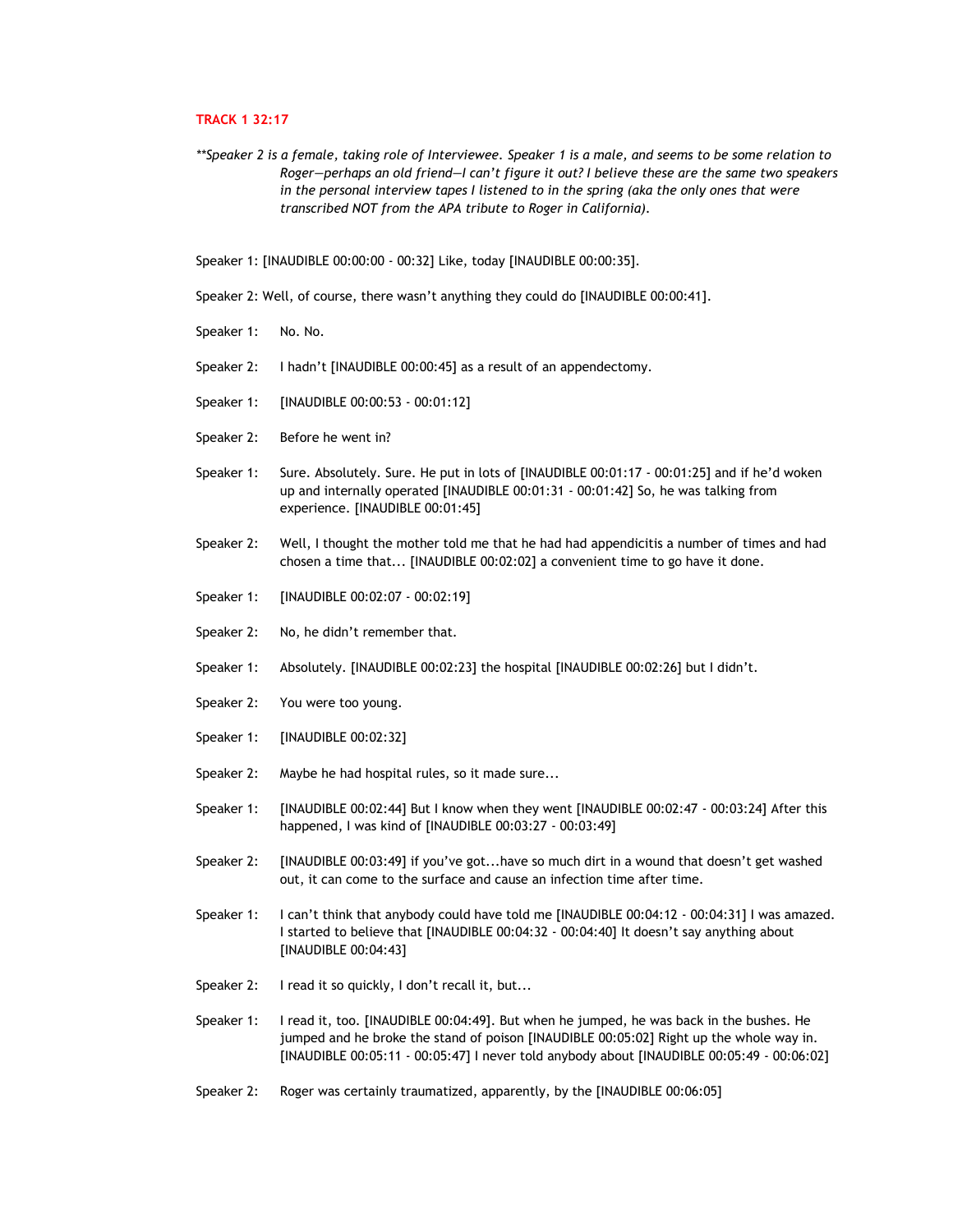- Speaker 1: All of them, one after another...
- Speaker 2: It was his dad that he mentioned a number of times, how awful that had been to have all these strangers coming into the house.
- Speaker 1: [INAUDIBLE 00:06:34 00:06:50] out of the restroom, it went bang, bang, bang, one after another [INAUDIBLE 00:06:54] I guess Mother realized that she never has come back from school for [INAUDIBLE 00:07:02 - 00:07:28] Maybe not, though.
- Speaker 2: You were [INAUDIBLE 00:07:32]?
- Speaker 1: Mm-hmm. [INAUDIBLE 00:07:34 00:07:46] basketball team used to, Cleveland and softball [INAUDIBLE 00:07:58 - 00:08:07] You won't believe me, but I don't know the [INAUDIBLE 00:08:08] But as far as I know, he was an English major until his junior year, when he switched over to psych. I thought he [INAUDIBLE 00:08:22] but he didn't. He got English.
- Speaker 2: He majored in English and didn't really go into psych until he took his master's?
- Speaker 1: Yeah. [INAUDIBLE 00:08:33] Well, you see, I get up at 6:30 [INAUDIBLE 00:08:39]. I had classes all morning, and all five days of the week, I had three-hour labs in the afternoon ever year. Except in the last semester I was there, my senior year, [INAUDIBLE 00:08:53] had four. So, I had classes solid in the morning, then I'd wait tables at noon, then I'd run over to a lab to get it over with early, then I would run there over the gym, go out to whatever sport after the meeting, then run back in and wait tables at night. And finally, at 7:30, I stopped running. That was every day, and even on Saturday, because we used a game on Saturday. So, it's the same kind of thing. Saturday evening and Sunday were the only times I had when I was [INAUDIBLE 00:09:36] relaxed enough to study. You didn't even think about it, really. But I enjoyed it, I guess. I didn't worry about it. I was on a student scholarship. I had to get reasonable grades [INAUDIBLE 00:09:57]. I would take a little notebook [INAUDIBLE 00:10:11] and turn her upside down and write real small. I get two lines on each topic. And I'd take practically every word the teacher said, and just writing it down that way helped an awful lot for me to remember. Then I [INAUDIBLE 00:10:31] I had a couple teachers tell me, they said, "You didn't read the book. I'm not going to give you a test. [INAUDIBLE 00:10:47 - 00:11:03]
- Speaker 2: Scarlet Fever?
- Speaker 1: No, I thought there was another. Not Scarlet Fever.
- Speaker 2: Pneumatic fever?
- Speaker 1: But I guess any [INAUDIBLE 00:11:14] like that is bound to [INAUDIBLE 00:11:17] wasn't allowed to do anything. I could sit up in bed. I [INAUDIBLE 00:11:25] geometric design made on paper [INAUDIBLE 00:11:30] light in my eyes. The only time I [INAUDIBLE 00:11:45] at night [INAUDIBLE 00:11:49], and that was all summer. That was two weeks before the end of school. I got up three or four days before school started.
- Speaker 2: Where did you live at the time?
- Speaker 1: [INAUDIBLE 00:12:04]
- Speaker 2: How big was the farmhouse you lived in?
- Speaker 1: Oh, it was a big thing. It was three stories. [INAUDIBLE 00:12:15 00:12:42] Go upstairs, there are at least four bedrooms on the second story. I assume probably [INAUDIBLE 00:12:45].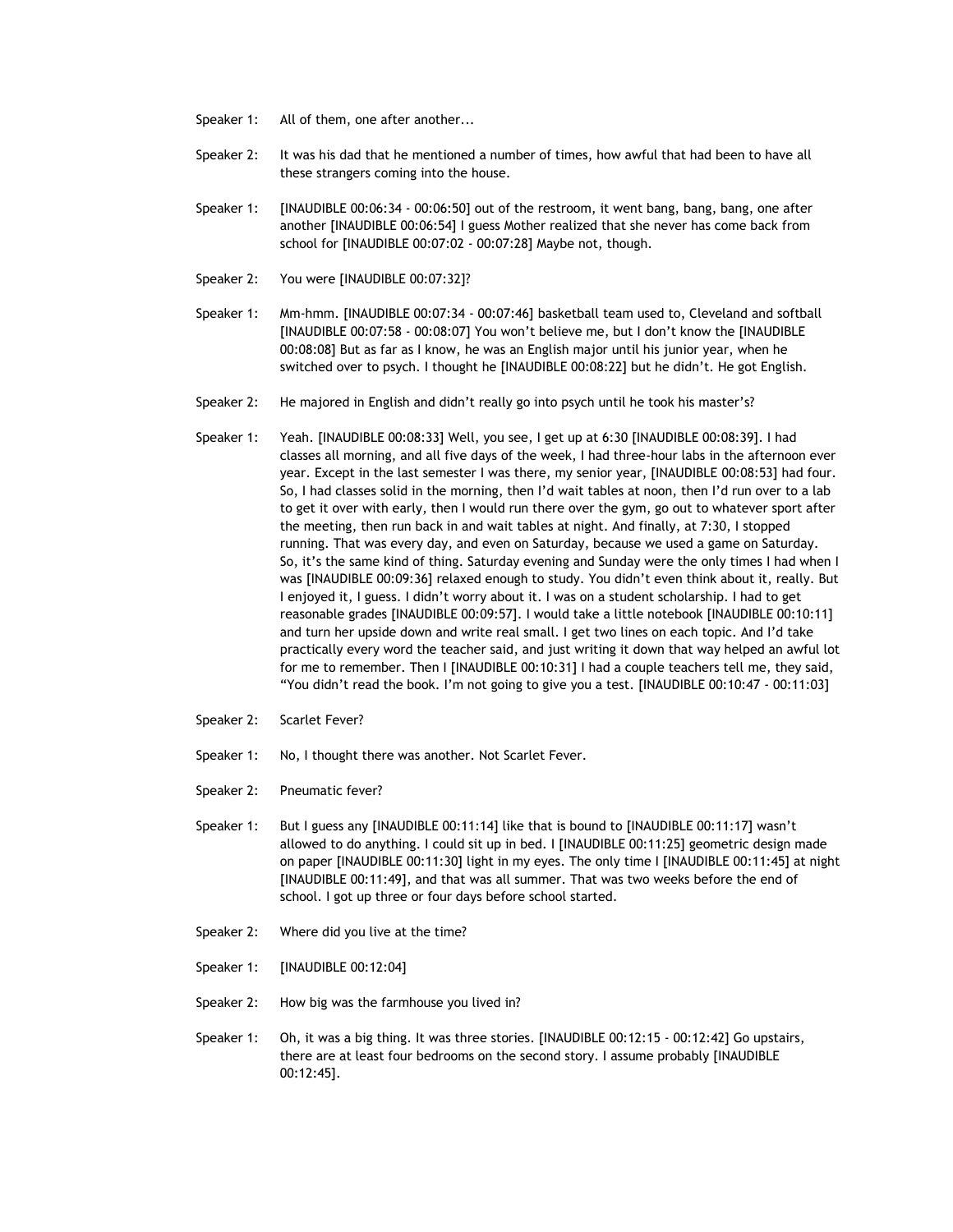- Speaker 2: Did your mother have any help? Because she took care of [INAUDIBLE 00:12:56]. Your dad didn't do any farming, did he, himself?
- Speaker 1: No. He had the farm he bought. He wasn't going to do any farming on it, but he was building [INAUDIBLE 00:13:15], but was going to be a mistake, not a farm. He might have put it in [INAUDIBLE 00:13:24] something like that, [INAUDIBLE 00:13:26 - 00:13:37]
- Speaker 2: And he had to drive into Elmwood... I mean, into Hartford to work at...
- Speaker 1: [INAUDIBLE 00:13:44]
- Speaker 2: How far was Elmwood [INAUDIBLE 00:13:49]?
- Speaker 1: I got in my mind that it was four miles, but I don't think it could have been that much. It's hard for me to believe [INAUDIBLE 00:14:00]
- Speaker 2: Where did you go to school? In Elmwood?
- Speaker 1: [INAUDIBLE 00:14:12]
- Speaker 2: And you walked into Elmwood, the school?
- Speaker 1: Well, [INAUDIBLE 00:14:20 00:14:31]
- Speaker 2: And then you walked home?
- Speaker 1: Well, we usually, very often, we stayed and fooled around and he'd pick us up on the way home, too. But we had to be out there [INAUDIBLE 00:14:41]. Most of the time [INAUDIBLE 00:14:42] go home on our own. At least, I did. [INAUDIBLE 00:14:45]
- Speaker 2: You used to talk about the long walk to and from school.
- Speaker 1: Yeah, [INAUDIBLE 00:14:55]
- Speaker 2: That's what you said.
- Speaker 1: [INAUDIBLE 00:15:02]
- Speaker 2: [INAUDIBLE 00:15:04] never believed him when he would tell Todd it was a four-mile hike.
- Speaker 1: But I'll tell you now again, I think I'd walk home at that age, I wouldn't [INAUDIBLE 00:15:19]. I don't know.
- Speaker 2: Well, you didn't have much in grade school, did you?
- Speaker 1: [INAUDIBLE 00:15:28] baseball.
- Speaker 2: You had teams but you didn't play other schools?
- Speaker 1: No, no.
- Speaker 2: That just played, yeah.
- Speaker 1: [INAUDIBLE 00:15:41 00:16:03] I'm sure that 99% of the time there was a [INAUDIBLE 00:16:07 - 00:16:38] Went to Hartford, or West Hartford. I don't know why [INAUDIBLE 00:16:44] 24 [INAUDIBLE 00:16:49] a year later. I was about ten and a half years old [INAUDIBLE 00:16:55].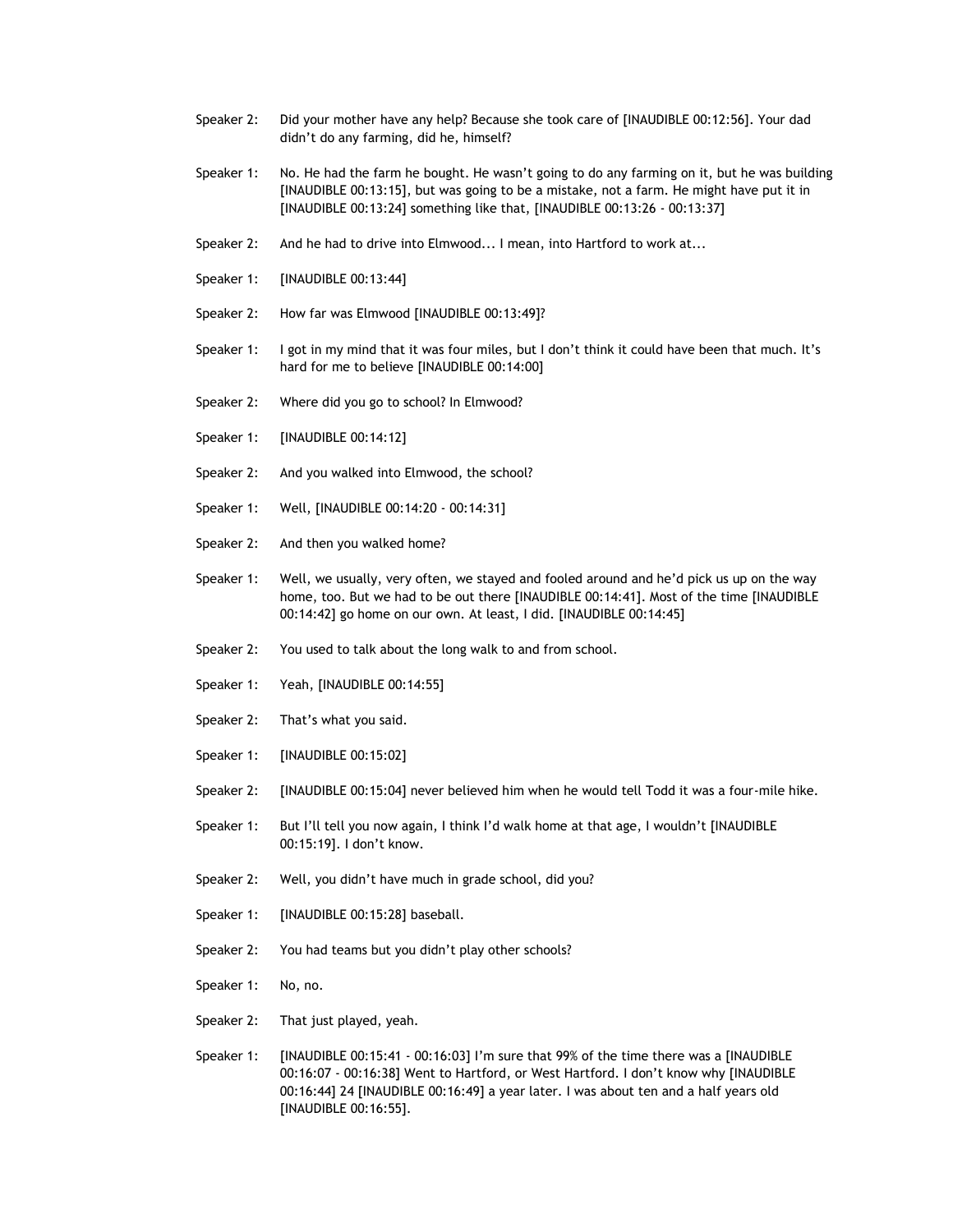- Speaker 2: And so, Roger was 11. You were ten, he would be 11.
- Speaker 1: [INAUDIBLE 00:17:02 00:17:22] just before he got into the grades in the high school at that time.
- Speaker 2: You started high school in the eighth grade?
- Speaker 1: Well, it was junior high and high school combined at that time.
- Speaker 2: And you went from the eighth to the twelfth in one school? Five years?
- Speaker 1: I think I started in that little school over there for half a year before I moved into the main high school. We call it high school.
- Speaker 2: And that was... You're sure that was eighth grade?
- Speaker 1: [INAUDIBLE 00:17:58] but I think it was.
- Speaker 2: Because usually [INAUDIBLE 00:18:04]. Elementary, they included eight, and then you started high school on the ninth.
- Speaker 1: Yeah. But I think the... I got shoved ahead a half year and then shoved ahead again at the end of the year, because I [INAUDIBLE 00:18:18] and everything looked just same as always [INAUDIBLE 00:18:21].
- Speaker 2: That was when you actually went to West Hartford.
- Speaker 1: No, that started down in Elmwood and ended up at that little school off to the side there, whatever [INAUDIBLE 00:18:36].
- Speaker 2: Yeah. That's that other red brick building that's still standing there behind the...
- Speaker 1: Well, here's the main building, and the athletic field is down there, tennis courts here, and that little building is up in its corner.
- Speaker 2: And it was red brick also, with... Yeah. Yeah. It's still there.
- Speaker 1: [INAUDIBLE 00:18:59] that was seventh grade, and then you have eighth grade in the high school for some reason. [INAUDIBLE 00:19:13] I graduated at only 16. [INAUDIBLE 00:19:19]
- Speaker 2: Well, if you started in the eighth, that's five years.
- Speaker 1: Yeah, five years more. I was eight and a half when we...ten and a half when we moved over there, about.
- Speaker 2: [INAUDIBLE 00:19:36]
- Speaker 1: [INAUDIBLE 00:19:37] went into the eighth grade. [INAUDIBLE 00:19:43]
- Speaker 2: 11, 12, 13, 14, 15. So, you must have gone into the eighth grade... You must have been older than that. You must have been 11.
- Speaker 1: I came into the high school.
- Speaker 2: 12 when you came into the high school. Must have been 12. You had to be 12 if you graduated at 16, even if it was five years.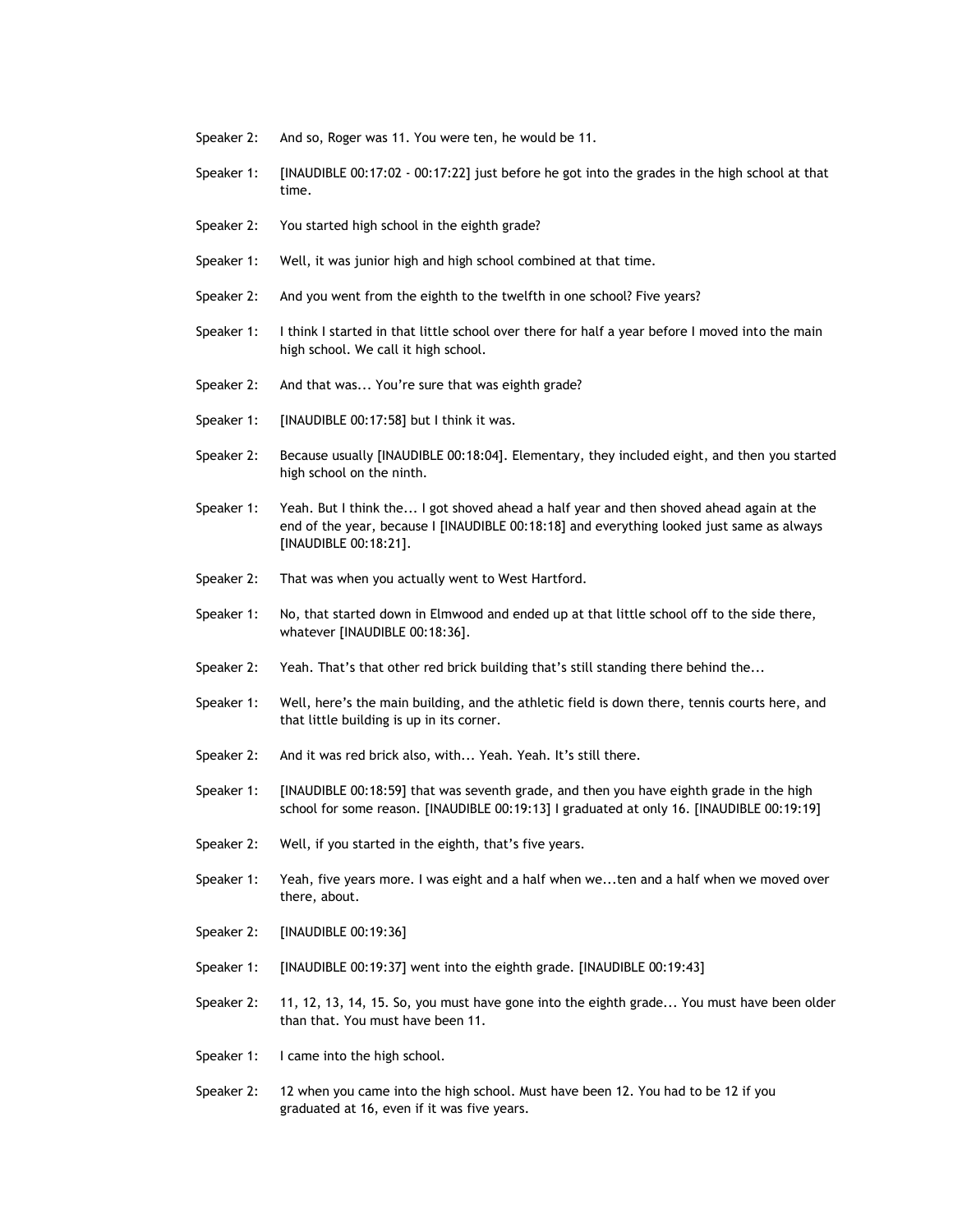- Speaker 1: Yeah, but my birthday's in November, don't forget. [INAUDIBLE 00:20:17]
- Speaker 2: But... So, you mean you started [INAUDIBLE 00:20:30] then you wouldn't... If you had been 12 in November, you'd have finished the eighth grade at 12, then next grade at 13, at 14, at 15, at 16. So, you could have been 11 for three months.
- Speaker 1: [INAUDIBLE 00:21:04] I don't know how long [INAUDIBLE 00:21:07]. Moved over in the middle of the year. Anyway, somewhere there. [INAUDIBLE 00:21:20 - 00:21:36]
- Speaker 2: That's funny.
- Speaker 1: Up against a 180 and 200-pound [INAUDIBLE 00:21:41].
- Speaker 2: Roger the quarterback, and he must have weight a lot more than you, [INAUDIBLE 00:21:47] so chubby.
- Speaker 1: Well, yeah. I think he weighed 165 if I recall. Somewhere in that vein.
- Speaker 2: [INAUDIBLE 00:21:56] switch positions. Maybe it was his throwing arm, but they didn't throw much in those days, did they? Did quarterbacks do much throwing?
- Speaker 1: No, he didn't pass very much. He passed, but he didn't pass very much.
- Speaker 2: Yeah. I don't think they did then.
- Speaker 1: The coach [INAUDIBLE 00:22:18 00:22:28] He never took it too seriously.
- Speaker 2: [INAUDIBLE 00:22:30]
- Speaker 1: So, if he crippled [INAUDIBLE 00:22:33], it doesn't matter.
- Speaker 2: He would have been all right for soccer, certainly.
- Speaker 1: [INAUDIBLE 00:22:42]
- Speaker 2: Well, tennis would be today. Today, tennis would be... All the good tennis players are great big guys now, at least six feet.
- Speaker 1: Well, Bill was a tennis player. He came up from [INAUDIBLE 00:23:05] a couple years earlier. So, when he came to school, he was our number one player [INAUDIBLE 00:23:13]. I played doubles with him. I don't know where I played singles. Sometimes I think I didn't play. I didn't care. I didn't care whether I played singles or not. But we went to the state tournament and [INAUDIBLE 00:23:29] on the doubles. I [INAUDIBLE 00:23:33]. Bill played... He went into the big Hartford tournament [INAUDIBLE 00:23:44] Tournament, and he played [INAUDIBLE 00:23:48] champion [INAUDIBLE 00:23:51]. He was about 6'4", had arms he could almost reach across the court. Bill put him as three sets and almost beat him. Bill [INAUDIBLE 00:24:08].
- Speaker 2: [INAUDIBLE 00:24:08] for 45 years, 46. So, he couldn't have been that tall.
- Speaker 1: I thought he was just a half inch below six feet.
- Speaker 2: Oh, no, no, no. That would have been 5'11.5". No way. He was never as tall as that.
- Speaker 1: [INAUDIBLE 00:24:40] record in school was 5'10" [INAUDIBLE 00:24:42] when they measured me.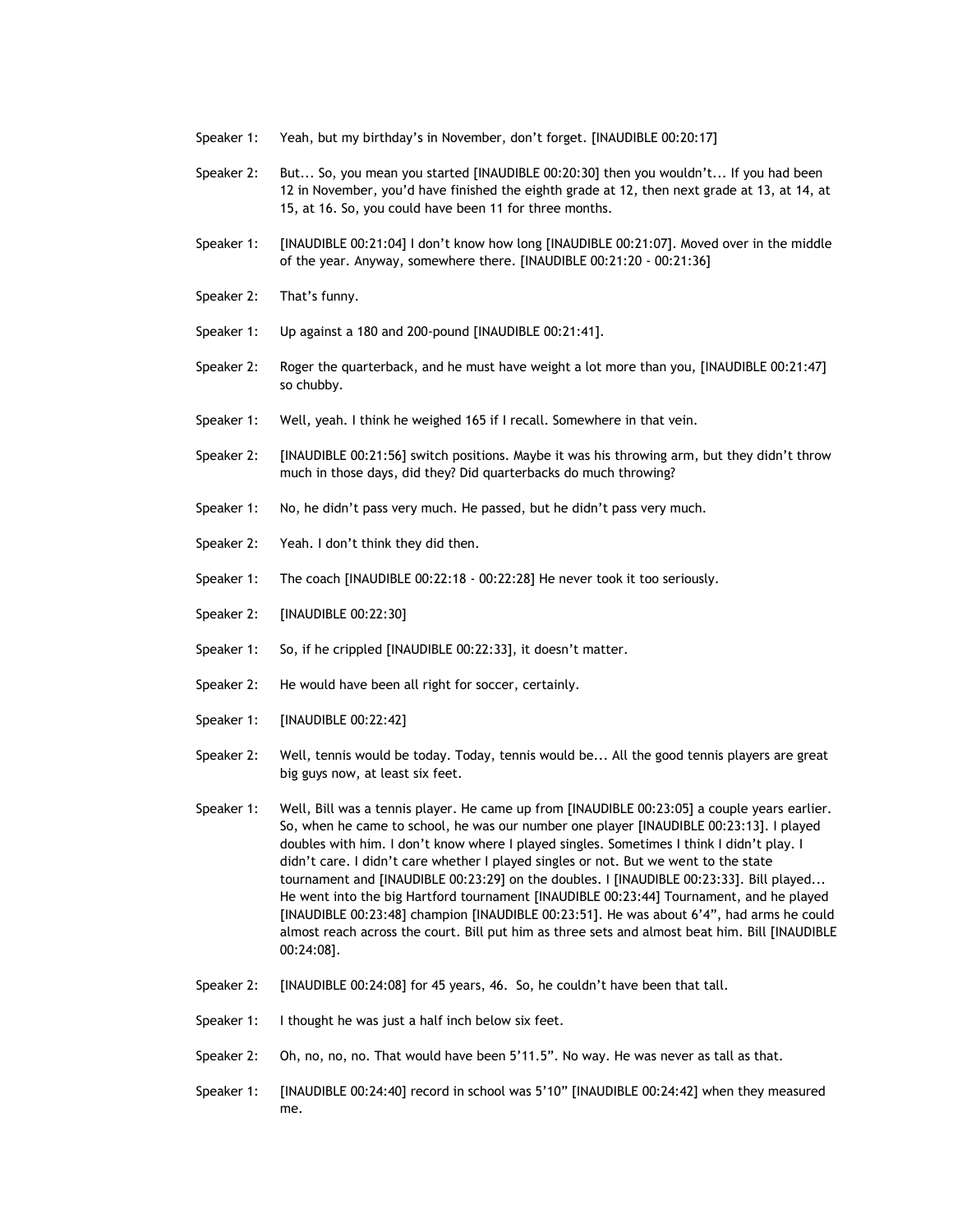- Speaker 2: I would doubt it. Unless you had on shoes. Because I don't think Roger was ever 5'10", although he always said he had been.
- Speaker 1: [INAUDIBLE 00:25:16]
- Speaker 2: [INAUDIBLE 00:25:18] She's tall. I was surprised but he is quite tall.
- Speaker 1: They don't look it on the court.
- Speaker 2: No, they don't, because the only one who isn't tall is [INAUDIBLE 00:25:29]
- Speaker 1: Yeah. Actually, he looks about the same as [INAUDIBLE 00:25:33]. I haven't seen them sideby-side.
- Speaker 2: And he's not real short, but he's smaller than any of the others.
- Speaker 1: [INAUDIBLE 00:25:51] Roger was much taller [INAUDIBLE 00:25:59]. But not very much. [INAUDIBLE 00:26:07] I was still [INAUDIBLE 00:26:11 - 00:26:53]
- Speaker 2: Did you and Roger wait tables in the same house?
- Speaker 1: I don't think he... How many years did he wait tables?
- Speaker 2: I think four.
- Speaker 1: He didn't wait freshman year. That's for sure.
- Speaker 2: You said he did.
- Speaker 1: I did not. I waited tables freshman year. He didn't. He did not [INAUDIBLE 00:27:19]. No way he could have been waiting tables.
- Speaker 2: You said he was waiting tables.
- Speaker 1: No, [INAUDIBLE 00:27:26], because I used to wait on him. [Laughs]
- Speaker 2: Well, I think he argued with you about that.
- Speaker 1: Maybe, because he washed dishes, maybe. He was a dishwashing [INAUDIBLE 00:27:40] too.
- Speaker 2: He said he waited tables.
- Speaker 1: [INAUDIBLE 00:27:46] because I waited tables and I waited on him, and we ate dinner afterwards, and I know that he was not in that [INAUDIBLE 00:27:54].
- Speaker 2: I thought you said he didn't wait tables at the same house, though.
- Speaker 1: He didn't wait tables in freshman, either. I know he didn't. He's wrong about that. No, he waited [INAUDIBLE 00:28:08] afterward. And he said [INAUDIBLE 00:28:18]. But freshman, I'll guarantee you, he is wrong on that, because we waited afterwards where [INAUDIBLE 00:28:27]
- Speaker 2: From all of the...
- Speaker 1: [INAUDIBLE 00:28:37 00:28:42]